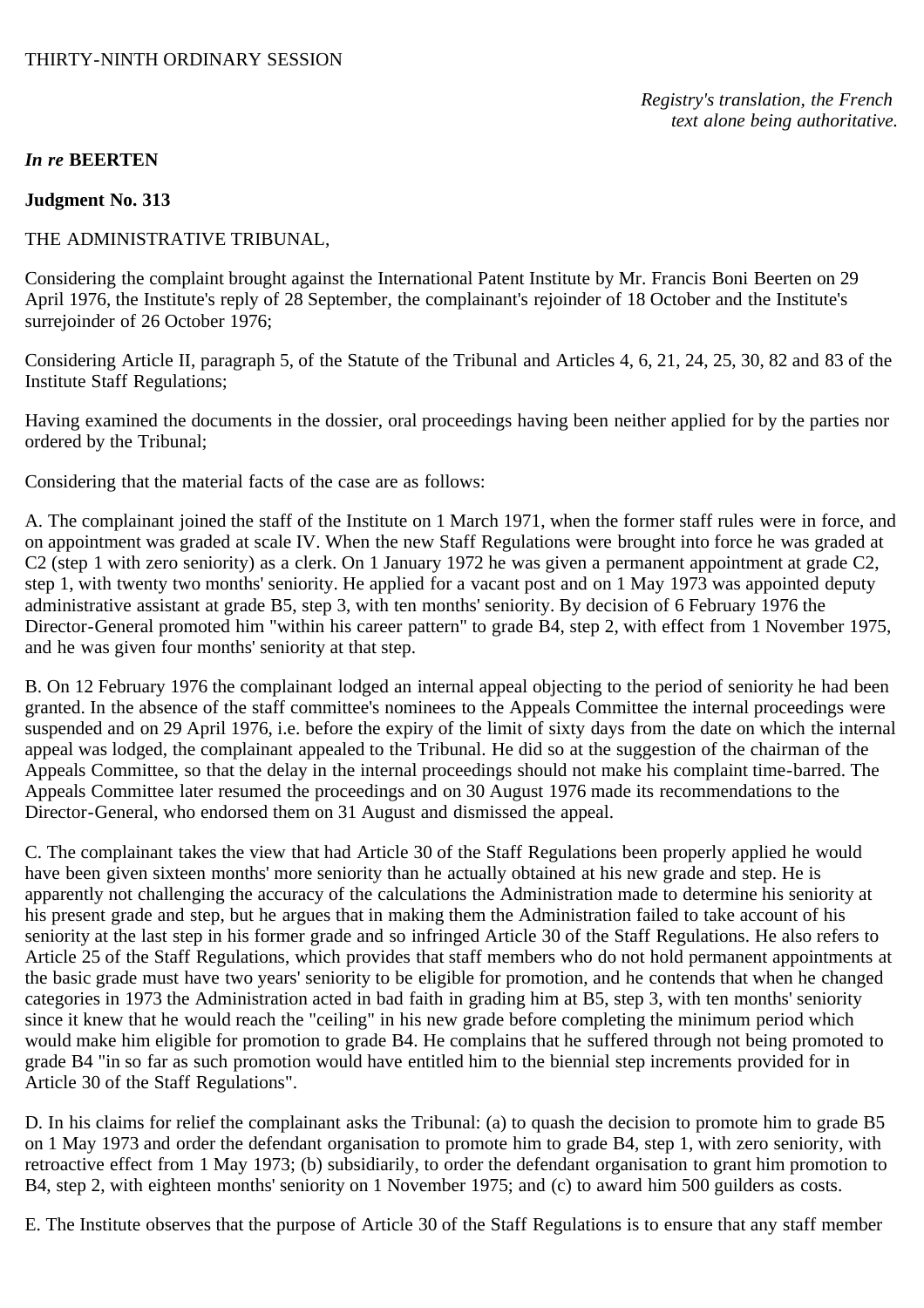who is promoted enjoys equal advantages on moving to the higher grade, whatever his seniority may have been at the step he reached in his former grade. The provisions of Article 30 constitute in themselves a rule applying the system of promotion laid down in the Staff Regulations. That system has two components: first, a right laid down in Article 24 to automatic and periodic advancement from the first to the last step in each grade; and, secondly, promotion to the next grade, which, according to Article 25, depends solely on selection. Under this system the right of each staff member to periodic increments in his basic salary is limited to the amount corresponding to the last step in his grade, in and when he is promoted on merit account should be taken, in determining the step and his seniority at that step in his new grade, of his acquired right to remuneration in his former grade. That right is reflected not only in the step he reached in his former grade but also in his seniority at that step inasmuch as such seniority ensures that within a fixed period he will obtain the salary pertaining to the next step. When a staff member has reached the last step in his grade, however, his right to advancement and to automatic salary increments is extinguished since his seniority at the last step then ceases to correspond to a salary increment. The Administration was therefore right to base the complainant's classification in his new grade on the salary pertaining to the last step in his former grade. He cannot properly contend that the Administration acted in bad faith in appointing him to grade B5, step 3, although it knew that such appointment would delay his advancement by step. Not only is the decision of 21 February 1974 now unchallengeable, but it respected the provisions of the Staff Regulations on promotion. Moreover, when he applied for a B5 post the complainant knew that the salary pertaining to the last step in B5 was lower than the highest salary he could attain in his former grade, C2, and so he deliberately preferred the opportunities for promotion, offered by appointment to category B to the certainty of advancement by step which he had already acquired in his former grade. The organisation notes that in his claims for relief the complainant asks for appointment to grade B4, the higher grade in the career pattern B5/B4, and points out that it would be quite out of keeping with the careers system introduced by Articles 4 and 6 of the Staff Regulations to appoint forthwith a staff member who changed categories to the top grade in the higher career pattern merely because of the level of payment he had attained in his former career pattern.

F. The Institute asks the Tribunal to dismiss the complaint in its entirety.

## CONSIDERATIONS:

As to the receivability of the complaint:

1. On 6 February 1976 the Director-General promoted the complainant to grade B4, step 2, with effect from 1 November 1975 and with four months' seniority at that step. On 12 February the complainant asked the Director-General to review that decision and, should he refuse, to consider him to be lodging an internal appeal within the meaning of Article 82 of the Institute Staff Regulations. On 25 February 1976 the Director-General refused to review the decision and forwarded the appeal to the Appeals Committee. On 16 March 1976 the chairman of the committee told the complainant that the proceedings were suspended because of the resignation of the Staff Committee; should the Director-General fail to take a decision within sixty days of the lodging of the appeal, the time limit for filing a complaint with the Tribunal would start to run, no matter when the Appeals Committee eventually met and reported. In the absence of any further decision by the Director-General, on 29 April 1976 the complainant accordingly filed the complaint.

On 30 August 1976 the Appeals Committee recommended dismissing the appeal and on 31 August the Director-General endorsed that recommendation. The complainant did not afterwards file any complaint with the Tribunal.

The Tribunal is therefore called upon to consider the merits of the complaint filed on 29 April 1976. It is immaterial whether the advice the chairman of the Appeals Committee gave on 16 March 1976 was correct. A party should not suffer prejudice from acting on even the mistaken suggestion of an appeals body. Having followed the suggestion in the chairman's letter, the complainant cannot be taken to task for acting too soon and failing to file his complaint again after 31 August 1976, the date of the Director-General's decision. Besides, in his rejoinder he makes it quite plain that he abides by his original claims for relief.

2. The complaint is then receivable in principle; but in so far as it seeks the quashing of the decision to promote the complainant to grade B5 it is time-barred. That decision was taken on 21 February 1974 and, no appeal against it having been referred in time to the Appeals Committee and the Tribunal, has come into effect. The complainant's promotion to grade B5 cannot now be challenged.

As to the merits: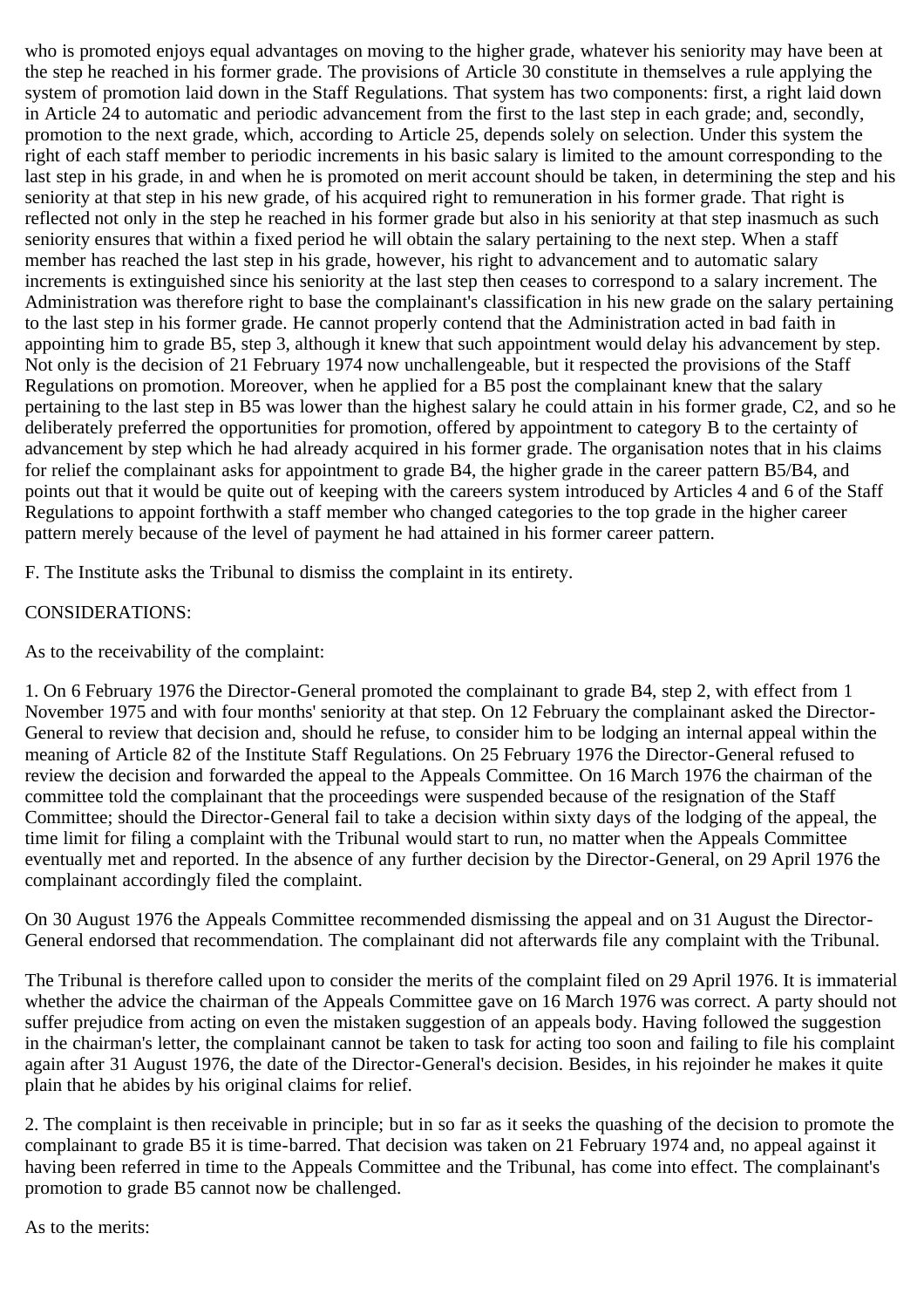3. The Institute Staff Regulations provide for two distinct kinds of advancement. One is Promotion, or moving up from one grade to the next. The other is advancement by steps, within a grade. According to Article 25 promotion is by selection based on comparison of the merits of staff members with minimum seniority. As a rule minimum seniority is two years for staff members like the complainant who are no longer at the bottom grade of their category. According to Article 24 advancement by steps is automatic; it occurs after the staff member has two years' seniority at a given step but it inevitably stops at the last step in the grade.

On 21 February 1974 the complainant was promoted to grade B5, step 3, with effect from 1 May 1973 and with ten months' seniority. Fourteen months later he reached step 4, which is the last step in grade B5. Since by then he had two years' seniority in grade B5 he qualified for promotion to the next grade, B4, and on 6 February 1976 was indeed promoted to grade B4, step 2, with effect from 1 November 1975 and with four months' seniority. In his complaint he relies upon Article 30 of the Staff Regulations and says that he was not given the full seniority to which he was entitled.

According to Article 30(1)<sup>(1)</sup> "an official appointed to a higher grade shall be granted in his new grade seniority corresponding to the equivalent notional step or the next higher step

which he reached in his former grade, plus the amount of the biennial step increment in his new grade". Article 30(2) says that "For the purposes of applying this provision each grade comprises a series of notional steps corresponding to a series of notional monthly periods of seniority and salary rates which rise from the first to the last of the actual steps at the rate of one twenty-fourth of the biennial step increase in the grade in question". What has to be decided here is whether in calculating the complainant's seniority in grade B4 notional steps beyond step 4 in grade B5, the last step in that grade, should be taken into account. The complainant contends that they should, the Institute that they should not. That they should not is in keeping with the rules in force; that they should is not.

First, Article 30(2) refers in the first sentence to a series of notional steps corresponding to a series of periods of seniority and salary rates which progress from the first to the last of the actual steps. These last words alone suggest that on reaching step 4, the last actual step, in grade B5 the complainant lost his right to claim further notional steps.

Secondly, the complainant's contention does not square with the provisions of Article 30 quoted above. Taking account of notional steps is not an end in itself. The purpose is to give effect to the second sentence of Article  $30(2)$ , which reads<sup>\*</sup>: "In no case shall an official be paid a lower basic salary in is new grade than he would have been paid in his former grade", and to Article 30(3), which reads\*: "An official appointed to a higher grade shall be granted at least the first step in that grade." For these provisions to be respected account must be taken of the notional steps provided for within an actual step. On the other hand, there are no grounds for adding notional steps to the last actual step in the lower grade: that would confer on the official a benefit which plainly does not meet the intention underlying Article 30.

Thirdly, if the complainant's interpretation were right, the distinction drawn in the Staff Regulations between advancement by grade and advancement by step would be blurred. A staff member promoted to a higher grade would be granted fictitious seniority: he would be taken to have reached a step which in fact he had not. This method of calculation would affect the position of the promoted official. It would therefore detract from the Director-General's discretionary authority not only to promote someone from one grade to another but also to say what place he shall hold in his new grade.

Besides, the complainant is not alleging any breach of the second sentence of Article 30(3): he is not saying that he was paid "a lower basic salary in his new grade than he would have been paid in his former grade". Moreover, he was given step 2 in grade B4 and so fared at least as well as Article 30(3) stipulates.

4. In his rejoinder the complainant refers to a practice current until 1973. He is mistaken in doing so since the promotion he received on 1 May in that year is no longer challengeable. In his rejoinder he also relies upon Article 21 of the Staff Regulations. That article relates to staff on recruitment, not to officials like the complainant who are promoted from one grade to another.

# DECISION:

For the above reasons,